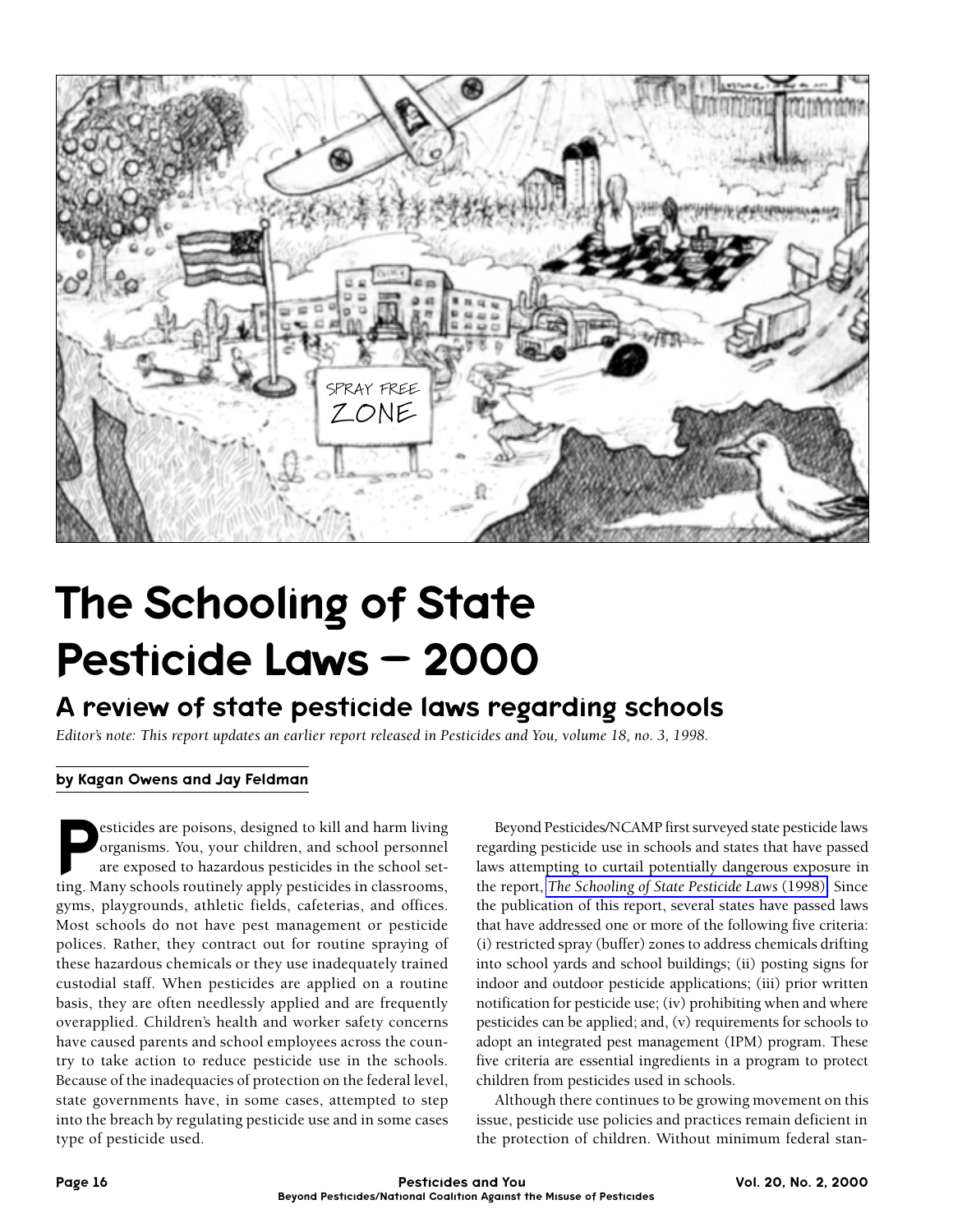dards, the protection provided children is uneven and inadequate across the country. Just over half of the states, or 31 states, have adopted pesticide acts and regulations that address the protection of children by specifically focusing on pesticide use in, around or near schools.<sup>1</sup> Of these, only 20 states address indoor use of pesticides.<sup>2</sup>

Beyond Pesticides/NCAMP's survey of state requirements and recommendations regarding pesticide use in schools show that:

- Six states recognize the importance of controlling drift by restricting pesticide applications in areas neighboring a school;
- Twelve states require posting of signs for indoor school pesticide applications;
- Twenty-two states require posting of signs for pesticide applications made on school grounds;
- Fifteen states require written notification to students, parents, or staff before a pesticide application is made to schools;
- Nine states restrict when or what pesticides may be applied in schools; and,
- Thirteen states recommend or require schools to use IPM.

These laws are a great victory for children and are instrumental in improving protections from school pesticide use. However, to the extent that these laws do not prohibit the use of toxic pesticides around children and do not treat pesticide exposure as a public health issue by providing universal prior notification of pesticide use, they all to some degree compromise the protection of children. Massachusetts is the first state in the nation to prohibit the use of the most dangerous pesticides in and around schools. Although the Massachusetts' law has some weaknesses, it should be considered, along with Maryland's state school pesticide law, a model for other states, as it is a positive improvement and establishes landmark requirements regarding the use of pesticides.

## **Federal Role in School Pesticide Use Lacking**

The variety of legislative and administrative responses by states has been prompted by concerns about the known and unknown hazards of pesticide use, as well as deficiencies in the federal regulatory review of pesticides. The vast majority of all pesticides registered for use by the U.S. Environmental Protection Agency (EPA) and state governments have never been fully tested for the full range of potential human health effects, such as cancer, birth defects, genetic damage, reproductive effects and neurological disorders. Indeed, pesticides can be registered even when they have been shown to cause adverse health effects. Due to the numerous pesticide formulations on the market, the lack of disclosure requirements, insufficient data requirements, and inadequate testing, it is impossible to accurately estimate the hazards of pesticide products, much less lifetime exposure or risk. Active ingredients are tested individually and are rarely tested in combination with other ingredients, even those identified as synergists. In combination, ingredients can produce synergistic effects, making the particular mix of chemical many times more toxic than individual chemicals. Pesticides can "breakdown" when used to chemicals that are more toxic than the parent compound. Further, we have little control over or knowledge of many of our exposures, thus making determinations of our risks and hazards even more complex.

Many people consider pesticides "safe" because EPA registered the chemicals and allows the public and certified applicators to use it. According to the U.S. General Accounting Office(GAO) report, *Nonagricultural Pesticides: Risks and Regulations* (1986), "EPA believes that no pesticide can be considered 'safe.'"

Just over half of the states, or 31 states, have adopted pesticide acts and regulations that address the protection of children by specifically focusing on pesticide use in, around or near schools.<sup>1</sup> Of these, only 20 states address indoor use of pesticides.2

After 30 years on the market, EPA found in 2000 that one of the most commonly used pesticides in the country, chlorpyrifos (Dursban<sup>TM</sup>), poses a significant risk to children, even if used according to the label directions.<sup>3</sup> And even though EPA and the manufacturers of chlorpyrifos agreed to phase-out its use in many settings, including schools, it can continue to be used until existing stocks are used up. The EPA chlorpyrifos announcement begins the process of getting high consumer and children exposure uses of Dursban<sup>TM</sup> off the market, but puts people at risk by not stopping its uses immediately.

All data available to us today suggest that children face hazards from pesticide use at school that are unacceptable. The U.S. General Accounting Office report, *Use, Effects, and Alternatives to Pesticides in Schools* (1999), confirms that our federal government is not doing enough to protect our nation's most precious resource, our children. The standard that EPA has principally used, according to GAO, "that school classrooms should only be treated when students are not present and that all treated surfaces should be dry before the students are allowed to return," is not a safety standard.<sup>4</sup>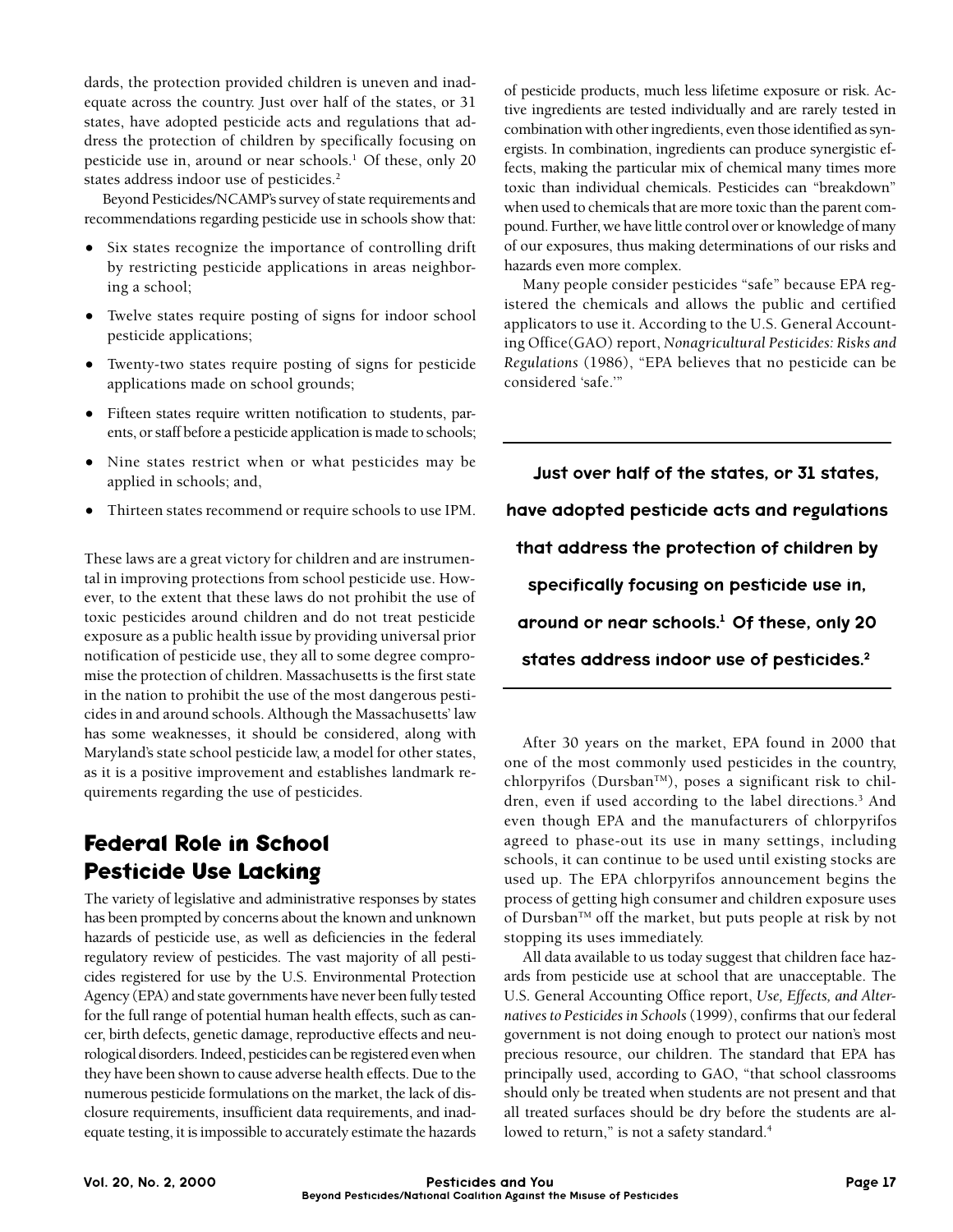Based on Beyond Pesticides/NCAMP's state survey in 1998, we wrote EPA requesting that it consider rulemaking to protect children from pesticides used in schools. Senator Joseph Lieberman (D-CT) wrote EPA after the publication of the GAO report in January 2000, requesting that EPA collect and review data on school exposures and develop a plan for a comprehensive survey on the use of pesticides in schools to better gauge the threat to students and staff. Today, more than a year and a half since our letter to EPA and nine months since Senator Lieberman's request, the evidence of EPA taking action to reduce exposure to children while at school is not any more clear.

Currently, federal legislation, the *School Environment Protection Act* (SEPA), has been introduced in both the U.S. House of Representatives and U.S. Senate, which establishes a very strong definition of IPM for schools and requires national standards on school pesticide use. In March 2000, the U.S Senate went on record as supporting protection of children from school pesticide use through prior notification (for those pesticides associated with specific adverse effects) to all parents and the use of IPM.<sup>5</sup>

### **The Case for Protecting Children**

The particular vulnerability of infants and children to the harmful effects of pesticides has garnered nationwide attention. In its ground breaking report, *Pesticides in the Diets of Infants and Children* (1993), the National Research Council, an arm of the National Academy of Sciences, confirmed that, "infants and children differ both qualitatively and quantitatively from adults in their exposure to pesticide[s]…"6 This is because children are not merely "little adults."7 They are growing and developing. Their metabolic rates are different than adults. There are differences in their ability to process, detoxify and excrete these compounds.

Children are more sensitive to pesticides because of their physiology and behavior. Children take in more pesticides relative to body weight than adults and have developing organ systems that are more vulnerable and less able to detoxify toxic chemicals.8 Children also have behaviors that expose them to higher levels of toxics than adults. They play on the floor inside and the ground outside. Unwashed hand to mouth activity is frequent. Children ingest dirt accidentally and purposefully. And, they are unlikely to understand or fully appreciate warning signs, even when they can and do read them.

Low levels of pesticide exposure can adversely effect a child's neurological, respiratory, immune and endocrine system. Some of the most commonly used insecticides in schools are nervous system poisons. These pesticides, most of which are in the organophosphate pesticide family, poison children by reducing the body's production of the enzyme cholinesterase, necessary to the transmission of nerve impulses, triggering a range of symptoms from nausea, dizziness, headaches, aching joints to disorientation and inability to concentrate.9 Other widely used insecticides, synthetic pyre-



throids, stimulate nerves causing hypersensitivity and are associated with asthma. Many pesticides affect the immune system, which can result in increased problems with allergies, asthma, hypersensitivity to chemicals and a reduced ability to combat infections and cancer.<sup>10</sup> Many pesticides are linked to cancer. The commonly used weed killer 2,4-D has been linked to non-Hodgkin's lymphoma in scientific studies of farmers.<sup>11</sup> Studies show that children living in households where pesticides are used suffer elevated rates of leukemia, brain cancer and soft tissue sarcoma.<sup>12</sup> The probability of an effect such as cancer, which requires a period of time to develop after exposure, is enhanced if exposure occurs early in life. $13$ 

GAO documented over 2,300 reported pesticide poisonings in schools between 1993 and 1996.<sup>14</sup> Because most of the symptoms of pesticide exposure, from respiratory distress to difficulty in concentration, are common in school children and may be assumed to have other causes, we suspect that pesticide-related illness is much more prevalent than presently indicated. Of the 48 most commonly used pesticides in schools: 22 can cause cancer, 26 can adversely affect reproduction, 31 are nervous system poisons, 31 can cause liver/ kinder damage and 16 can cause birth defects.<sup>15</sup>

Children's exposure to pesticides at school occurs as a result of applications made before children enter the building and sometimes while they are present. The chemical fills the air in the room and settles on desks, counters, shades and walls. Exposure occurs from breathing contaminated air or touching contaminated surfaces. The residues can remain for days and sometimes break down to other dangerous compounds.

School is a place where children need a healthy body and a clear head in order to learn. Teachers and other staff are often forgotten when pest control operators arrive to make treat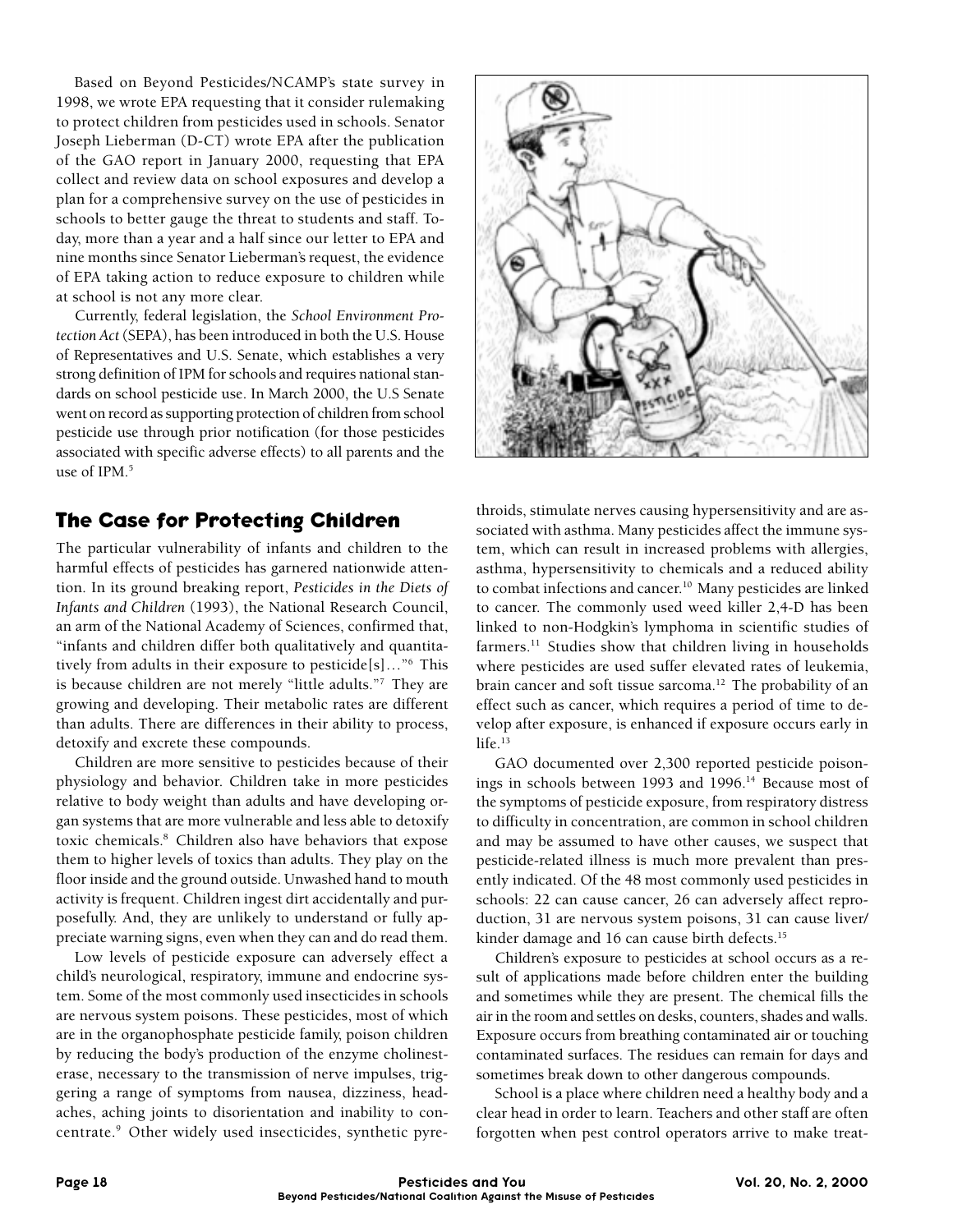ments after school. The school buildings and grounds are also used after school, on weekends, and during vacations by children and others involved in sports, music, and other extracurricular activities.

Schools often provide an excellent habitat for certain pests. Roaches find a lot of good food stuffed away in forgotten lunch bags. Head lice find it easy to move from host to host where children and their clothing are kept close together all day. Weeds that prefer compacted soils and out compete healthy grasses thrive on school athletic fields. Fortunately, learning to solve pest problems without chemical dependency also teaches students valuable lessons about health, their environment, and decision making.

Many times, if pest control is contracted out, school administrators or facility managers are unaware of the pesticides that are being applied in their schools. Despite all of the evidence, most school administrators are still unaware of the harm to children.

# **Restricted Spray (Buffer) Zones Around School Property**

Pesticides move off the target site when they are sprayed, whether inside or outside. When sprayed outside, pesticides drift on to nearby property resulting in off target residues. Buffer zones can eliminate exposure from spray drift on to school property. As a result, states require buffer zones around schools. In order to adequately protect against drift, buffer zones should, at a minimum, be established in a 2-mile radius around the school's property. Aerial applications should have a larger buffer zone, at least 3 miles encircling the school. Buffer zones should be in effect at all times of the day.

Six states have recognized the importance of controlling drift by restricting pesticide applications in areas neighboring a school. These states, Alabama, Arizona, Louisiana, New Hampshire, New Jersey, and North Carolina, create spray restriction zones that range from 300 feet to 2 1/2 miles. Only in the case of gypsy moth spraying does New Jersey require the largest buffer zone of 2 and 2 1/2 miles, depending on the grade levels of the school. Otherwise, New Jersey sets a 300-foot buffer around schools. Louisiana, New Hampshire, New Jersey and North Carolina buffer zones are in effect for specific hours, either during commuting hours or regular school hours.

## **Posting Notification Signs for lndoor Pesticide Applications**

States use different approaches in providing school pesticide use information to parents, students and staff. Some forms include the posting of notification signs and/or the distribution of notices directly to the affected population. Posted notification signs warn those in the school when and where pesticides have been or are being applied. This is a vehicle for basic rightto-know if the posting occurs in an area where it is easily seen by parents, students (old enough to understand, perhaps 12 or

older) and staff. It is important to post signs for indoor pesticide applications because of the extensive period of time students and school employees spend in the school building. Signs posted days before, rather than simply at the time or just after a pesticide application, are more protective. Prior posting may enable people to take precautionary action. Because of the residues left behind after an application, signs should remain posted for 72 hours. Signs should also be posted at all main entrances of the buildings and the specific area treated. Posted signs should state when and where a pesticide is applied, the name of the pesticide applied, and how to get further information, such as a copy of the material safety data sheet  $(MSDS)^{16}$  and product(s) label. Signs should be posted when a hired, commercial applicator, or school staff applies pesticides.

Twelve states require posting of signs for indoor school pesticide applications. Four states require posting before commencement for a specific time period. New York and Texas, the two strongest states in this regard, require posting warning signs at least 48 hours in advance of the application. Five states require signs to remain posted for a specific amount of time following the application. California has the strongest requirement, requiring signs to remain posted for 72 hours after the application. Virginia does not require schools to post notification signs, but does have a resolution recommending schools adopt such a provision.

## **Posting Notification Signs for Outdoor Pesticide Applications**

For a wider range of protection, states should require posting pesticide notification signs for outdoor pesticide applications as well. Students who play sports or people continually on the lawns are at high risk when pesticide applications occur.

Twenty-two states have posting requirements when pesticide applications are made on school grounds. Massachusetts requires signs to be posted 48 hours in advance of the pesticide application in school buildings and on school grounds. New York requires signs to be posted 48 hours in advance, at child drop-off points, prior to pesticide applications in daycare centers. States should require signs to remain posted for at least 72 hours, as California and Rhode Island do. Seven states do not have any other requirements except posting requirements for school lawns. Nine states require posting for both indoor and outdoor pesticide applications. Connecticut and Georgia law specifically state that posting warning signs is required outdoors when a structural application continues outside the building. Massachusetts and Wisconsin require signs to be posted when pesticides are applied on nearby property.

## **Prior Written Notification**

Written notification prior to each pesticide use is a good way to make sure that all parents, children and staff are aware and warned. Limited notification-based registries, as contrasted with universal notification for everyone, is a less effective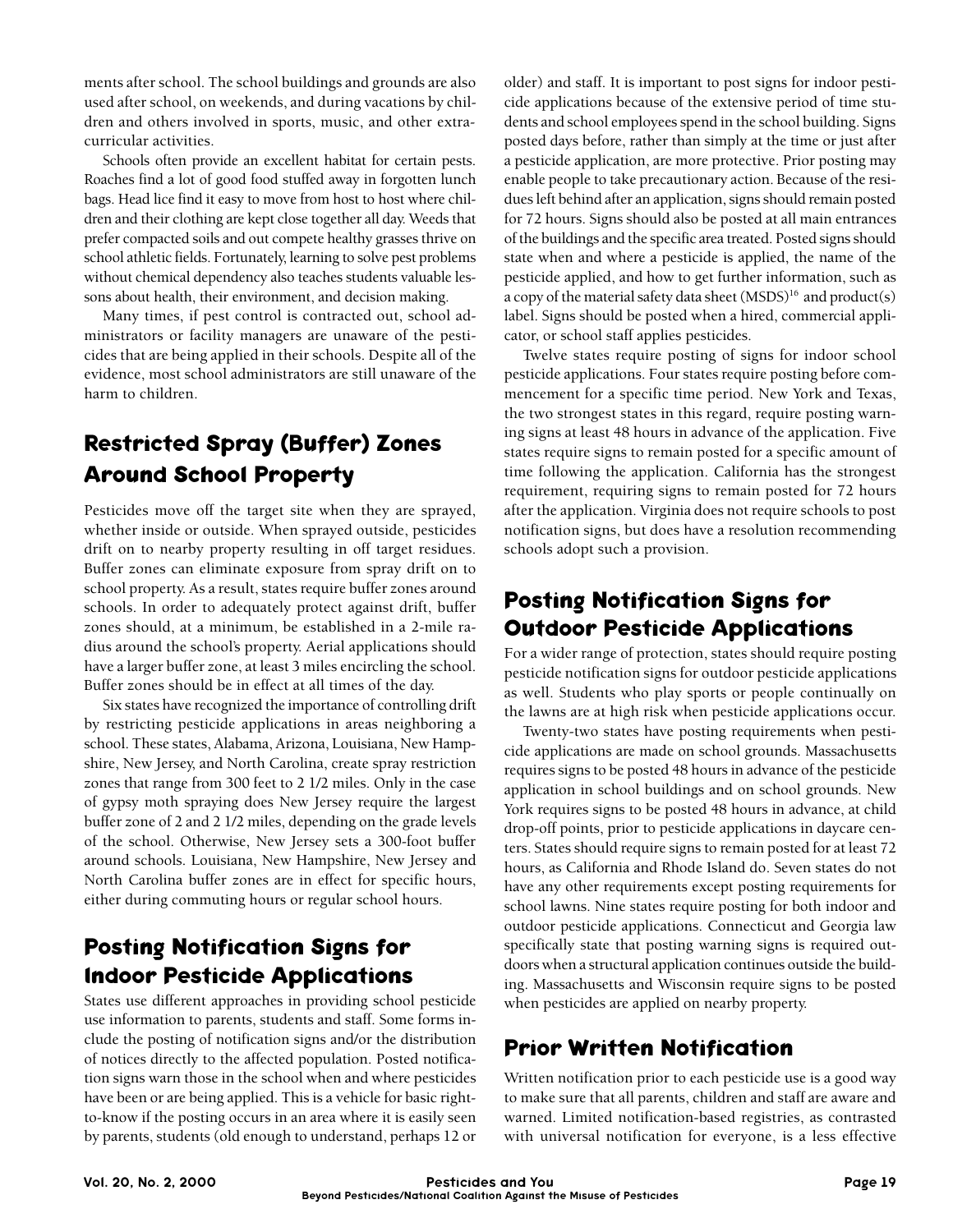### How States Around the Country Protect Children from Pesticide Exposure in Schools

| <b>State</b>            | <b>Buffer Zones</b>                                                                            | Posting Signs <sup>1</sup>                                                                                                                                                                                                                              | <b>Prior Notification</b>                                                                                                                      | <b>IPM</b>                                      | <b>Prohibition of Use</b>                                                                                                                                                                                                                                                                     |
|-------------------------|------------------------------------------------------------------------------------------------|---------------------------------------------------------------------------------------------------------------------------------------------------------------------------------------------------------------------------------------------------------|------------------------------------------------------------------------------------------------------------------------------------------------|-------------------------------------------------|-----------------------------------------------------------------------------------------------------------------------------------------------------------------------------------------------------------------------------------------------------------------------------------------------|
| Alabama                 | Aerial application, 400 feet.                                                                  |                                                                                                                                                                                                                                                         |                                                                                                                                                |                                                 |                                                                                                                                                                                                                                                                                               |
| Arizona                 | Ground & aerial<br>application, 1/4 mile, certain<br>odoriferous & highly<br>toxic pesticides. | Indoor & outdoor, school<br>district establish posting<br>requirements.                                                                                                                                                                                 | Parent & staff, universal<br>48 hour notice.                                                                                                   |                                                 |                                                                                                                                                                                                                                                                                               |
| California <sup>2</sup> |                                                                                                | Indoor & outdoor, post<br>sign 24 hours prior to<br>application, remain<br>72 hours.                                                                                                                                                                    | Parent & staff registry,<br>72 hour notice.                                                                                                    | Recommends.                                     |                                                                                                                                                                                                                                                                                               |
| Connecticut             |                                                                                                | Outdoor & structural<br>applications made to<br>perimeter of building.                                                                                                                                                                                  | Parents & staff registry,<br>24 hour notice.                                                                                                   | Recommends. <sup>3</sup>                        | Pesticide applications<br>prohibited during<br>operating hours.                                                                                                                                                                                                                               |
| <b>Florida</b>          |                                                                                                | Outdoor, post sign<br>beginning of application,<br>no specifics on time to<br>remain posted.                                                                                                                                                            |                                                                                                                                                | Recommends. <sup>4</sup>                        |                                                                                                                                                                                                                                                                                               |
| Georgia                 |                                                                                                | Indoor, prior posting,<br>remain 24 hours.Outdoor,<br>prior posting, remain<br>until the following day.                                                                                                                                                 |                                                                                                                                                |                                                 |                                                                                                                                                                                                                                                                                               |
| Hawaii                  |                                                                                                |                                                                                                                                                                                                                                                         |                                                                                                                                                | Defines. <sup>5</sup>                           |                                                                                                                                                                                                                                                                                               |
| <b>Illinois</b>         |                                                                                                | Outdoor, post sign,<br>remove following day.                                                                                                                                                                                                            | Parent registry or universal<br>notification, school<br>decision, 48 hour notice.                                                              | Requires. <sup>6</sup>                          |                                                                                                                                                                                                                                                                                               |
| Louisiana               | Aerial application,<br>1000 feet, during<br>school hours.                                      |                                                                                                                                                                                                                                                         | Parent registry, medical<br>verification required,<br>no time specified.                                                                       | Requires. <sup>7</sup>                          | Pesticide applications of<br>restricted use pesticides,<br>entry restricted for 8 hours<br>after application.                                                                                                                                                                                 |
| <b>Maine</b>            |                                                                                                | Indoor & outdoor, post<br>prior to application,<br>remain 48 hours.                                                                                                                                                                                     |                                                                                                                                                | $\mbox{Recommends.}^8$                          |                                                                                                                                                                                                                                                                                               |
| Maryland                |                                                                                                | Indoor & outdoor,<br>"in-school notification"<br>for all pesticide use in<br>secondary schools.<br>Indoor, "in school<br>notification" for bait<br>stations in elementary<br>schools. Outdoor, post<br>sign at time of application,<br>remain 48 hours. | Parent & staff, elementary<br>school, universal 24 hour<br>notice. Parent & staff,<br>secondary school, registry,<br>24 hour notice<br>$\cdot$ | Requires.                                       |                                                                                                                                                                                                                                                                                               |
| <b>Massachusetts</b>    |                                                                                                | Indoor, post prior to<br>application. Outdoor,<br>post sign 48 hours prior<br>to application, remain<br>72 hours. Aerial agricultural<br>applications within 500 feet<br>of school, post sign 10 hours<br>prior, remain 48 hours.                       | Parent & staff, universal<br>notification, outdoor<br>applications. Parent & staff<br>registry, indoor application,<br>no time specified.      | Requires.                                       | Pesticide use prohibited<br>when children present.<br>Outdoor, pesticides that are<br>known, likely or probable<br>carcinogens, contain a "List<br>I" inert ingredient or for<br>aesthetic reason alone are<br>prohibited from use.<br>Indoor, certain pesticides<br>are prohibited from use. |
| Michigan                |                                                                                                | Indoor, post sign after<br>application, remain 48<br>hours. Outdoor, post sign<br>after application, remain<br>24 hours.                                                                                                                                | Parent registry,<br>24 hour notice.                                                                                                            | Requires. <sup>9</sup>                          | Indoor, spray or aerosol<br>insecticide, entry restricted<br>for 4 hours after application.<br>Outdoor, prohibits spray<br>insecticide, 100 ft outside<br>occupied area.                                                                                                                      |
| Minnesota               |                                                                                                |                                                                                                                                                                                                                                                         | Parent registry, notification<br>at "reasonable" time<br>before application.                                                                   | 10<br>Defines.                                  |                                                                                                                                                                                                                                                                                               |
| Montana                 |                                                                                                | Indoor, post sign at time<br>of application, remain<br>"until dry."                                                                                                                                                                                     |                                                                                                                                                | $\overline{\text{Recommends.}}^{\overline{11}}$ |                                                                                                                                                                                                                                                                                               |
| <b>New Hampshire</b>    | Aerial application, during<br>commuting hours & outdoor<br>activity in sensitive areas.        | Outdoor, post sign,<br>remain 24 hours.                                                                                                                                                                                                                 |                                                                                                                                                |                                                 | Pesticides cannot be applied<br>"where exposure may have<br>an adverse effect on human<br>health.                                                                                                                                                                                             |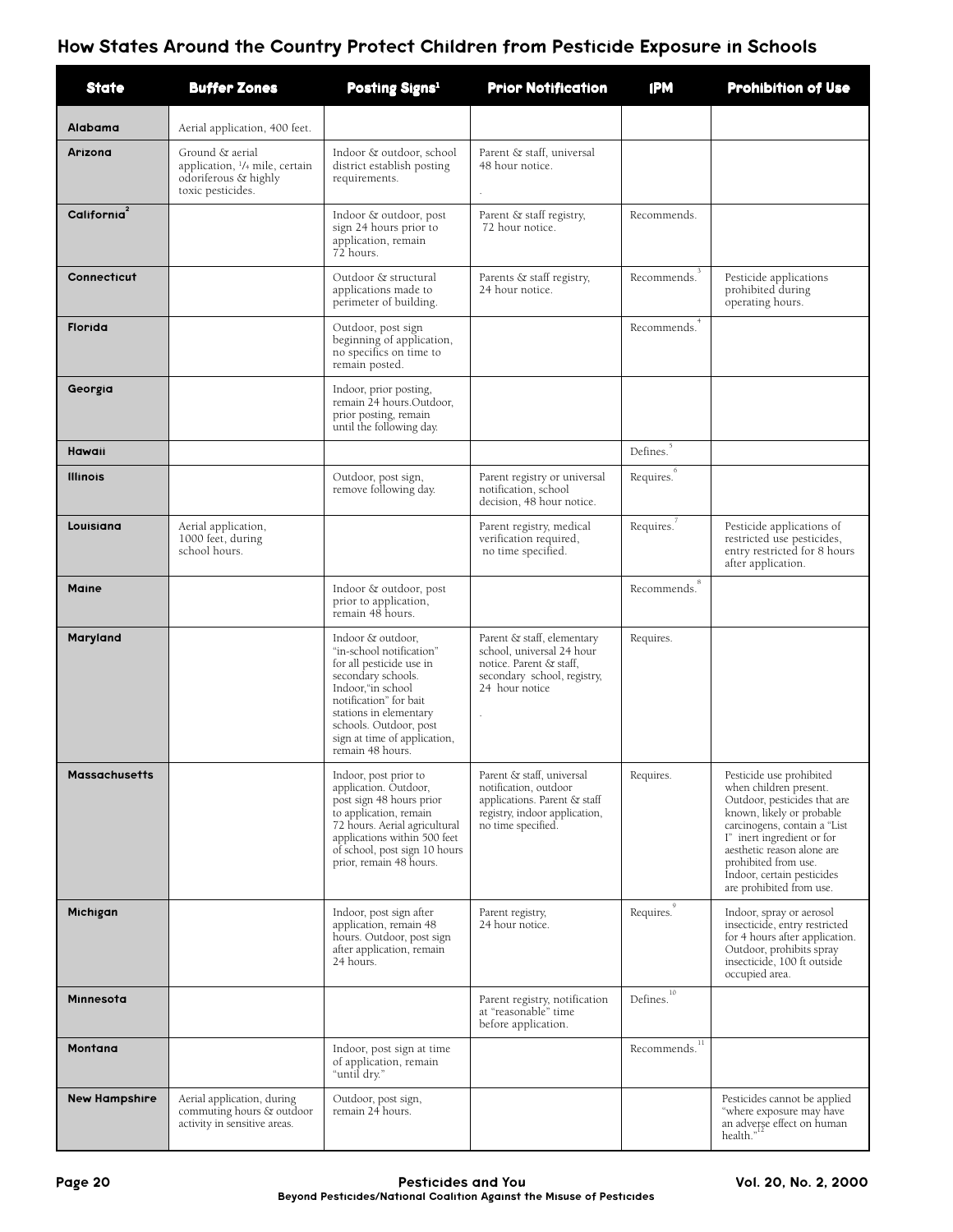#### How States Around the Country Protect Children from Pesticide Exposure in Schools

| <b>State</b>          | <b>Buffer Zones</b>                                                                                                                                                              | Posting Signs <sup>1</sup>                                                                                                                                                  | <b>Prior Notification</b>                                                                                                                                                   | <b>IPM</b>                | <b>Prohibition of Use</b>                                                                                                                                                                                                                                                                                                                                                                              |
|-----------------------|----------------------------------------------------------------------------------------------------------------------------------------------------------------------------------|-----------------------------------------------------------------------------------------------------------------------------------------------------------------------------|-----------------------------------------------------------------------------------------------------------------------------------------------------------------------------|---------------------------|--------------------------------------------------------------------------------------------------------------------------------------------------------------------------------------------------------------------------------------------------------------------------------------------------------------------------------------------------------------------------------------------------------|
| <b>New Jersey</b>     | Ground & aerial gypsy moth<br>application, during commuting<br>hours, 2 miles grade school,<br>2 <sup>1</sup> / <sub>2</sub> miles high school.<br>Aerial application, 300 feet. | Indoor, permanent posting at<br>central bulletin board,<br>states next application date.<br>Outdoor, post sign at start of<br>application, remain 24 hours.                 | Parent & staff registry,<br>no time specified.                                                                                                                              |                           | Pesticide application<br>prohibited during normal<br>school hours or when area will<br>be occupied within time for<br>product to dry.                                                                                                                                                                                                                                                                  |
| <b>New Mexico</b>     |                                                                                                                                                                                  |                                                                                                                                                                             | Parent registry, no time<br>specified. Parent and staff<br>universal notification,<br>childcare center,<br>48 hour notice.                                                  |                           | Prohibits use of certain<br>pesticides when area occupied<br>or will be for next 6 hours.<br>Licensed childcare centers<br>use of pesticides prohibited<br>when children on premises.                                                                                                                                                                                                                  |
| <b>New York</b>       |                                                                                                                                                                                  | Indoor & outdoor, daycare<br>center, post sign 48 hours<br>prior to application.Outdoor,<br>post sign, remain 24 hours.                                                     | Parent & staff registry, no time<br>specified. Parent & staff,<br>automatic notification 3 times<br>a year, after application.                                              | Recommends. <sup>13</sup> |                                                                                                                                                                                                                                                                                                                                                                                                        |
| <b>North Carolina</b> | Aerial application, 300 feet,<br>when school occupied.                                                                                                                           |                                                                                                                                                                             |                                                                                                                                                                             |                           |                                                                                                                                                                                                                                                                                                                                                                                                        |
| Oregon                |                                                                                                                                                                                  |                                                                                                                                                                             |                                                                                                                                                                             | 14<br>Defines.            |                                                                                                                                                                                                                                                                                                                                                                                                        |
| Pennsylvania          |                                                                                                                                                                                  |                                                                                                                                                                             | Parent & staff registry, medical<br>verification required, school<br>application & within 500 feet<br>of school property, 12 to 72<br>hour notice.                          | Defines.                  | No applications in "common<br>access areas" during normal<br>school hours or extra-<br>curricular activities, restricted<br>entry 7 hours after application.                                                                                                                                                                                                                                           |
| <b>Texas</b>          |                                                                                                                                                                                  | Indoor, post sign 48 hours<br>prior to application, no<br>specifics on time to<br>remain posted.                                                                            | Parent registry, indoor<br>application, no time specified.                                                                                                                  | Requires.                 | Pesticides are grouped into lists.<br>No indoor application of<br>certain Green List when<br>students in area. Other Green<br>List & Yellow & Red List,<br>restrict entry for 12 hours after<br>application.Outdoor<br>applications, Green List-<br>students must be 10 feet away.<br>Yellow List - 10 feet away,<br>12 hours restricted entry, Red<br>list 50 feet away, 12 hour<br>restricted entry. |
| Virginia              |                                                                                                                                                                                  | Resolution recommending<br>schools adopt posting.                                                                                                                           | Resolution recommending<br>schools adopt prior notification.                                                                                                                |                           |                                                                                                                                                                                                                                                                                                                                                                                                        |
| Washington            |                                                                                                                                                                                  | Outdoor, post sign.                                                                                                                                                         |                                                                                                                                                                             | $\mbox{Defines.}^{^{15}}$ |                                                                                                                                                                                                                                                                                                                                                                                                        |
| <b>West Virginia</b>  |                                                                                                                                                                                  | Indoor, day care center, post<br>sign 24 hours prior to<br>application, no specifics on<br>time to remain posted.                                                           | Day care employees, automatic<br>24 hour notice, level 3 or 4<br>pesticide. Parent registry,<br>schools & day care centers,<br>24 hour notice of level 3<br>or 4 pesticide. | Requires.                 | Pesticides are grouped into<br>levels. Students & employees<br>restrict entry for 4 hours after<br>level 3 pesticide & 8 hours<br>after level 4 pesticide.                                                                                                                                                                                                                                             |
| <b>Wisconsin</b>      |                                                                                                                                                                                  | Outdoor, post sign prior to<br>application, remain until<br>sunset following day. Farms<br>within 300 feet of school,<br>during duration of restricted<br>entry pesticides. |                                                                                                                                                                             |                           |                                                                                                                                                                                                                                                                                                                                                                                                        |

- <sup>1</sup> Seven states require posting notification signs for outdoor lawn applications: Colorado, Indiana, Iowa, Kentucky, Ohio, Rhode Island, and Vermont. These states are not included because this is the only requirement the states have adopted to protect children and staff while at school.
- <sup>2</sup> At printing time, the California law regarding school pesticide use, the *Healthy Schools Act*, is awaiting the Governor's signature.
- $\mbox{Connecticut recommends schools develop IPM plan and requires technical schools}$ have an IPM plan.
- <sup>4</sup> Florida State Board of Education Administrative Rules states that school boards should adopt policies and procedures for pest management programs that are in accordance with U.S. EPA, *Pest Control in the School Environment: Adopting Integrated Pest Management*, August 1993.
- Hawaii state agencies are required to establish guidelines and review IPM procedures.
- Illinois requires IPM for structural pest management only. Law has a strong definition of IPM.
- Louisiana requires schools to have IPM polices. State law recommends the use of least toxic option, but definition does not state priority to use least toxic option.
- Maine does not define IPM in its laws, but states that state "agencies shall promote the principles and implementation of IPM."
- <sup>9</sup> Michigan requires IPM plans be developed for indoor pest management only.
- <sup>10</sup> Minnesota law states that if a school is going to tout having an IPM program, it must fit the definition in the law.
- $^{11}\,\,$  Montana law does not define IPM. The regulation discusses IPM, stating, "When pesticide treatment is necessary, the least toxic and most target-specific pesticide is chosen." The state has developed a model policy that defines IPM as using all methods.
- $^{12}$  Although this language is open to interpretation, it is a stronger safety standard than that contained in the *Federal Insecticide, Fungicide and Rodenticide Act* (FIFRA) which protects for "unreasonable adverse effects."
- <sup>13</sup> New York State Board of Regents, State Education Department, adopted recommendations that incorporated the essential elements of an IPM plan and notification.
- <sup>14</sup> Oregon only requires IPM for state agencies and higher education facilities.<br><sup>15</sup> Washington only requires IPM for state agencies and higher education facil
- Washington only requires IPM for state agencies and higher education facilities.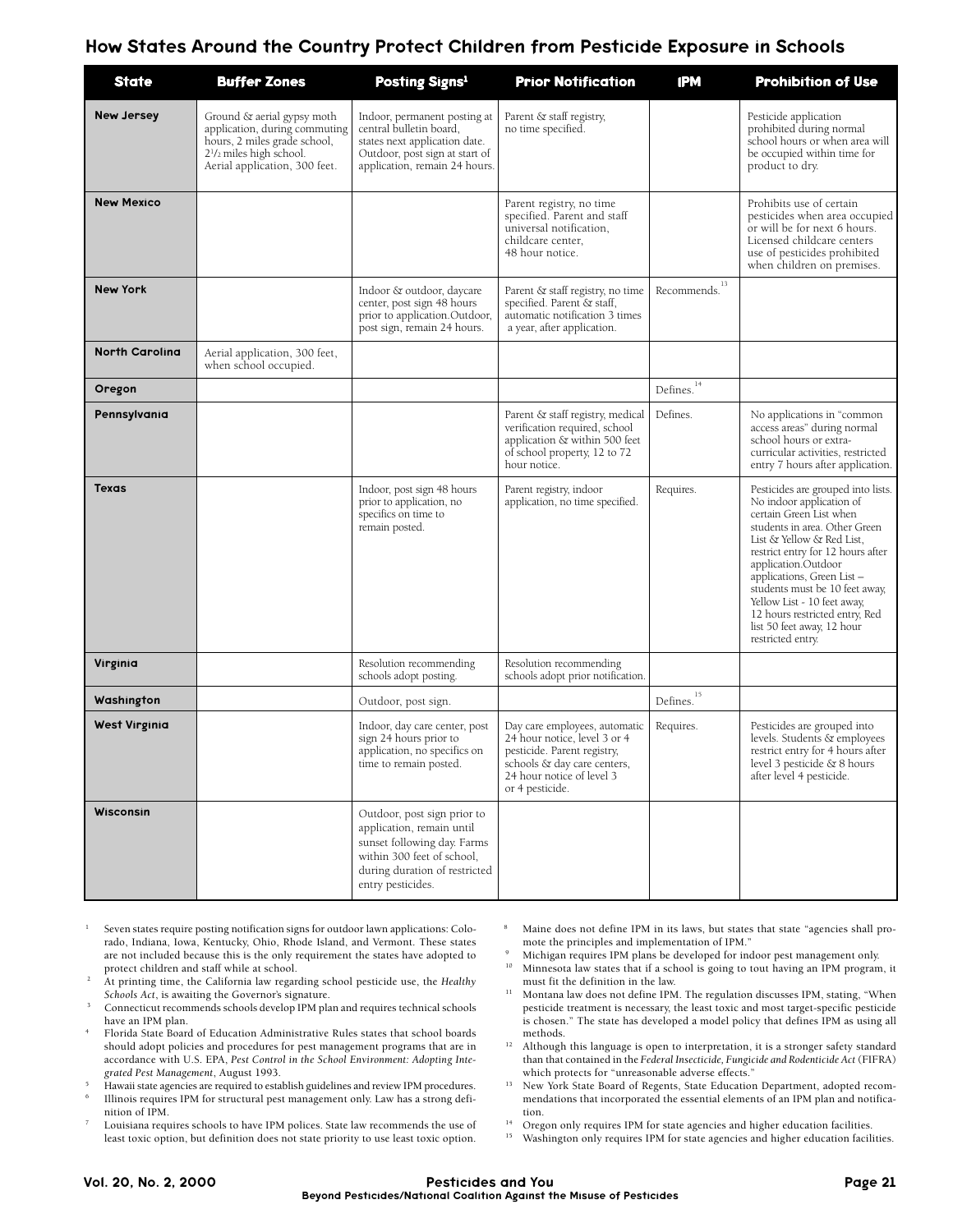means of notifying people and does not qualify as right-toknow because of its limited scope. Requiring that individuals place themselves on registries, sometimes only with a doctor's letter, affords only those who already understand concerns about toxic exposure the opportunity to be informed about pesticide use in the school. Registries also tend to be more costly and time consuming for the school to operate. For large school districts, it may require an extra staff person to keep the registry up-to-date and coordinate the notification. Prior notification should be 72 hours in advance to make sure the information has been received, to get further information regarding the pesticide, and to make arrangements to avoid the exposure, if necessary. Notification should state when and where a pesticide is to be applied, the name of the pesticide, the pesticide's adverse effects and how to get further information, such as a copy of the MSDS and product label.

Fifteen states have requirements to notify parents or school staff in writing before a pesticide application is to occur. Of these, seven states have provisions for universal notification. Six states have provisions for universal notification prior to the application, and one state, New York, requires notification three times a year, after the application has taken place. Arizona requires universal notification to all parents and staff in both primary and secondary schools. Maryland, Massachusetts and New Mexico require universal prior notification for only certain pesticide applications, depending on either type of school or where the application is to occur. Illinois leaves the decision to establish a registry or provide universal notification to the school. Thirteen states have provisions for prior notification for individuals listed on a registry. Louisiana and Pennsylvania require medical verification to be listed on a registry. Ten states' prior notification requirements, whether universal or registry, provide notice to both parents and school staff. Seven states require the posting of signs for indoor and outdoor applications and provide prior notification of a school pesticide application, which constitutes the widest range of notification activities. Arizona is the only state that makes provisions for students and staff who are not able to attend school because of the pesticide application. Virginia addresses the issue of pre-notifying people when pesticides are used in schools, but does not require it.

#### **Prohibitions on Use**

Limiting when and what pesticides are applied in and around schools is important to the reduction of pesticide exposure. Pesticides should never be applied when students or staff are, or are likely to be, in the area within 24 hours of the application. Nine states restrict the type and/or timing of pesticides that may be used in a school. In reality, certain types of pesticides, such as carcinogens, endocrine disrupters, reproductive toxins, developmental toxins, neurotoxins and pesticides listed by EPA as a toxicity category I or II pesticide, should never be used around children. Massachusetts is the only state that bans the use of certain pesticides by schools. Connecticut, New Jersey and New Mexico prohibit applying pesticides during school hours. Louisiana, Michigan, New Mexico, Pennsylvania, Texas and West Virginia have established entry restrictions for hours following an application. Texas has the strongest of such re-entry restrictions, requiring that the area treated with certain pesticides remain unoccupied for 12 hours after the application.

## **lntegrated Pest Management**

A good integrated pest management (IPM) program can eliminate the unnecessary application of synthetic, volatile pesticides in schools. The main elements of a good IPM program include: 1) monitoring to establish whether there is a pest problem, 2) identifying the causes of the pest problem, 3) addressing the cause by changing conditions to prevent problems, 4) utilizing pest suppression techniques, if necessary, that are based on mechanical and biological controls, and 5) only after nontoxic alternatives have been tried and exhausted, use the least toxic pesticide, as clearly defined. An IPM program should include a written policy guide and a prohibited and acceptable materials list. Monitoring eliminates the need for scheduled pest control visits and thus the unnecessary use of chemicals. A successful school IPM program relies heavily on good communication between all school users and personnel.

Least toxic control products are a major growth area and new materials and devices are increasingly available in the marketplace. Materials that could be considered after using other nontoxic methods include boric acid and disodium octobrate tetrahydrate, silica gels, diatomaceous earth, nonvolatile insect and rodent baits in tamper resistant containers or for crack and crevice treatment only, microbe-based insecticides, botanical insecticides (not including synthetic pyrethroids) without toxic synergists, biological, living control agents, such as parasites and predators, soap-based products, and products that do not contain hazardous inert ingredients or contaminants listed on the pesticide label.

It is important to remember when controlling a pest problem to look for long-term solutions not just a temporary control, a key ingredient to cutting pest management costs. Instead of addressing the cause of pest problems, many pesticides only treat the symptoms, without changing the structural problems that create an environment conducive to their existence. Pesticides are often ineffective over the long term and the most common pests are now resistant to many insecticides. Any openings that pests are using to access the structure should be caulked, screened or repaired. Efforts to eliminate food sources can eliminate the pest problems.

Eighteen states define, recommend or require IPM in their state laws. Of these, only seven states require that schools adopt an IPM program. Six states recommend that schools use an IPM program. And, five states' laws define IPM, but do not require or recommend implementation in their schools. Unfortunately, IPM is a term that is used loosely with many different definitions. More and more, we hear pest control programs inaccurately described as IPM. Of the eighteen states, California, Illinois, Maryland, Massachusetts and Minnesota, have